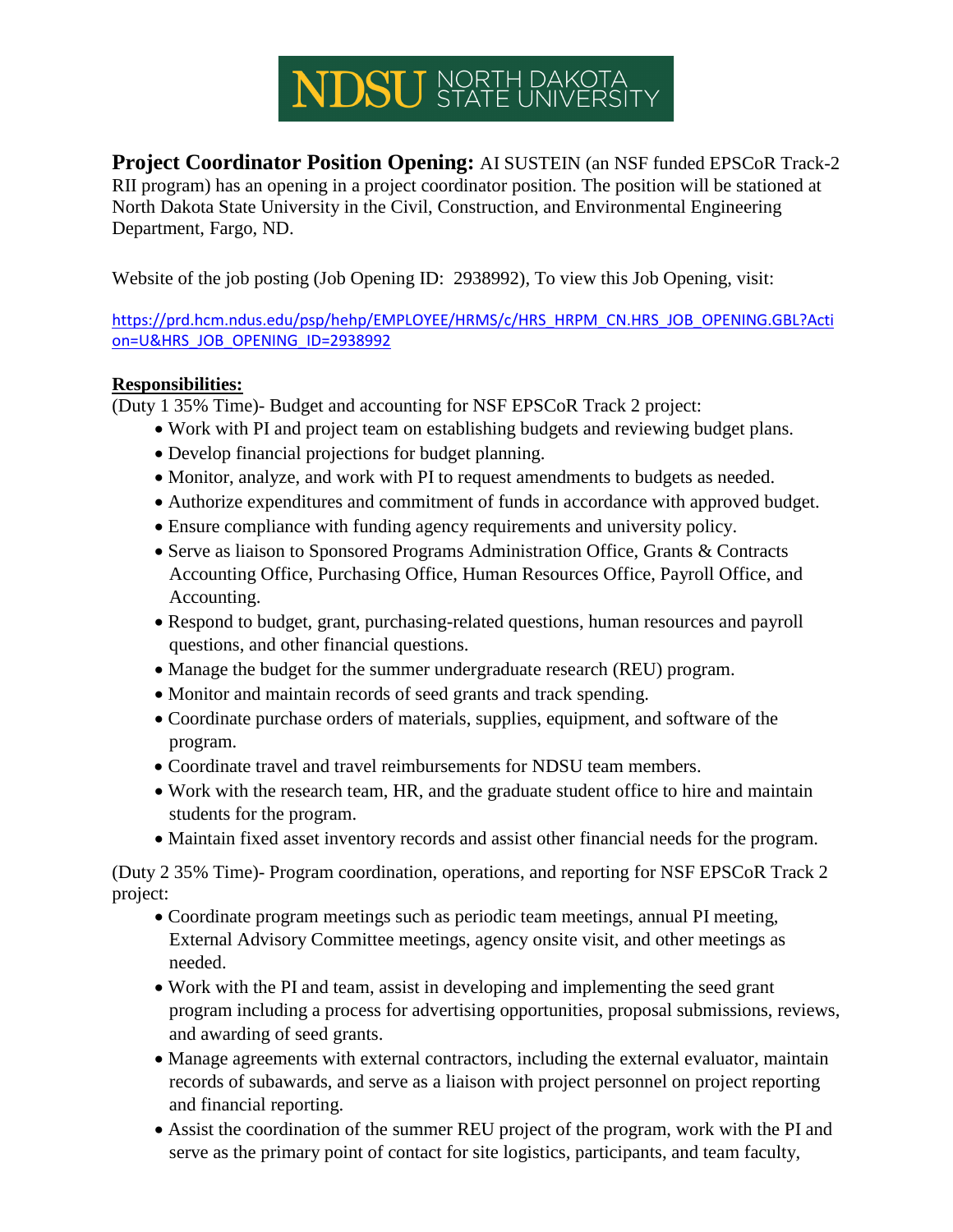# NDSU STATE UNIVERSIT

including working with central campus services (housing, accounting, etc) for operations of the site, applications, housing, stipends, and other activities and resources that participants need while at NDSU, as well as logistics for students.

- Work with a work study to establish and maintain program website and annual newsletters for program dissemination.
- Maintain ongoing records of productivity metrics and work with the PI on annual and other progress reports of the program.

(Duty 3 30% Time)- Coordinate RCA undergraduate research initiatives and assist with research development activities:

- Serve as the primary point of contact for undergraduate research site logistics, including working with central campus services (housing, accounting, etc.) for operations of the site.
- Serve as a contact for participants for applications, housing, stipends, and other activities and resources that participants need while at NDSU.
- Communicate with faculty mentors on project and application process as well as logistics for students.
- Maintain program website including registration, projects, and activities.
- Coordinate annual poster presentation event.
- Coordinate activities for participants while at NDSU.
- Manage budget for program.
- Assist in promoting undergraduate research programs and supporting opportunities for students.
- Coordinate the NDSU EXPLORE annual showcase.
- Coordinate the implementation and management of undergraduate research programs.
- Develop toolkits and resources for faculty to utilize when developing UR (i.e. REU) proposals.
- Maintain website of undergraduate research activities and opportunities for students.
- Develop and coordinate program for identifying and distributing information on undergraduate fellowship opportunities. Assist with nomination process.
- Assist the Research Development Coordinator with the weekly newsletter, including identifying and disseminating funding opportunities.
- Assist the RD office with grant writing workshops and other programming as needed.
- Position expected to spend 1 day per week in Research Development office.

**Work Schedule:** 40 hours/week with 4 days/week at CIE204 and 1 day/week at Research 1 in RCA office.

## **Advertised Salary: \$40,000 +**

## **Minimum Qualifications:**

-- B.S. in administration, accounting, or related areas, or equivalent (2-year college with minimum of 2 years of related working experiences).

- -- Evidence of effective interpersonal, oral, and written communication skills.
- -- Demonstrated experience and Proficiency with Microsoft Office.
- -- Strong organizational skills.